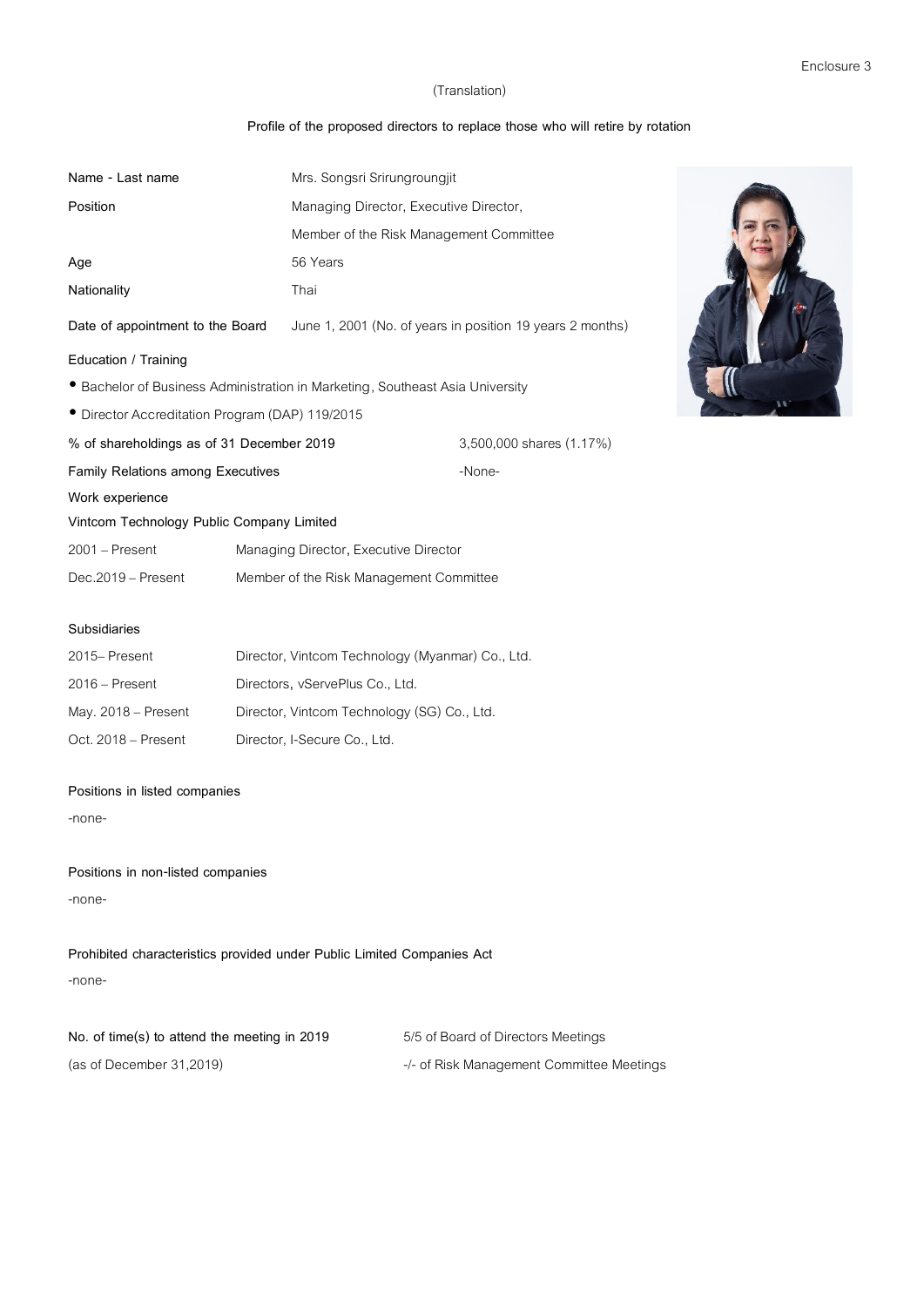# **Profile of the proposed directors to replace those who will retire by rotation**

| Name - Last name                                                       | Mr. Sanpat Sopon |                                                                                     |  |
|------------------------------------------------------------------------|------------------|-------------------------------------------------------------------------------------|--|
| Position                                                               |                  | Independent Director, Chairman of the Audit Committee                               |  |
| Age                                                                    | 66 Years         |                                                                                     |  |
| Nationality                                                            | Thai             |                                                                                     |  |
| Date of appointment to the Board                                       |                  | March 16, 2015 (No. of years in position 5 years 5 months)                          |  |
| Education / Training                                                   |                  |                                                                                     |  |
| • Master of Business Administration, Western Michigan University - USA |                  |                                                                                     |  |
| • Director Certification Program (DCP) 49/2004                         |                  |                                                                                     |  |
| • Role of the Chairman Program (RCP) 2015                              |                  |                                                                                     |  |
| • Advanced Audit Committee Program (AACP) 23/2016                      |                  |                                                                                     |  |
| % of shareholdings as of 31 December 2019                              |                  | 200,000 shares (0.07%)                                                              |  |
| <b>Family Relations among Executives</b>                               |                  | -None-                                                                              |  |
| Work experience                                                        |                  |                                                                                     |  |
| Vintcom Technology Public Company Limited                              |                  |                                                                                     |  |
| 2015 - Present                                                         |                  | Independent Director, Chairman of the Audit Committee                               |  |
| <b>Subsidiaries</b>                                                    |                  |                                                                                     |  |
| -none-                                                                 |                  |                                                                                     |  |
| Positions in listed companies                                          |                  |                                                                                     |  |
| Feb. 2019 - Present                                                    |                  | Chairman of the Board of Directors, Masterkool International Public Company Limited |  |

## **Positions in non-listed companies**

| $-2009$ – Present | Director, Moustache Co., Ltd.             |
|-------------------|-------------------------------------------|
| $2010 -$ Present  | Director, Moustache Ratchaburi Co., Ltd.  |
| $2010 -$ Present  | Director, Ratchaburi Future Co., Ltd.     |
| $2012 -$ Present  | Director, Sanpat and Associates Co., Ltd. |
| $2014 -$ Present  | Director, Moustache Trang Co., Ltd.       |

## **Prohibited characteristics provided under Public Limited Companies Act**

-none-

| No. of time(s) to attend the meeting in 2019 | 5/5 of Board of Directors Meetings |
|----------------------------------------------|------------------------------------|
| (as of December 31,2019)                     | 4/4 of Audit Committee Meetings    |

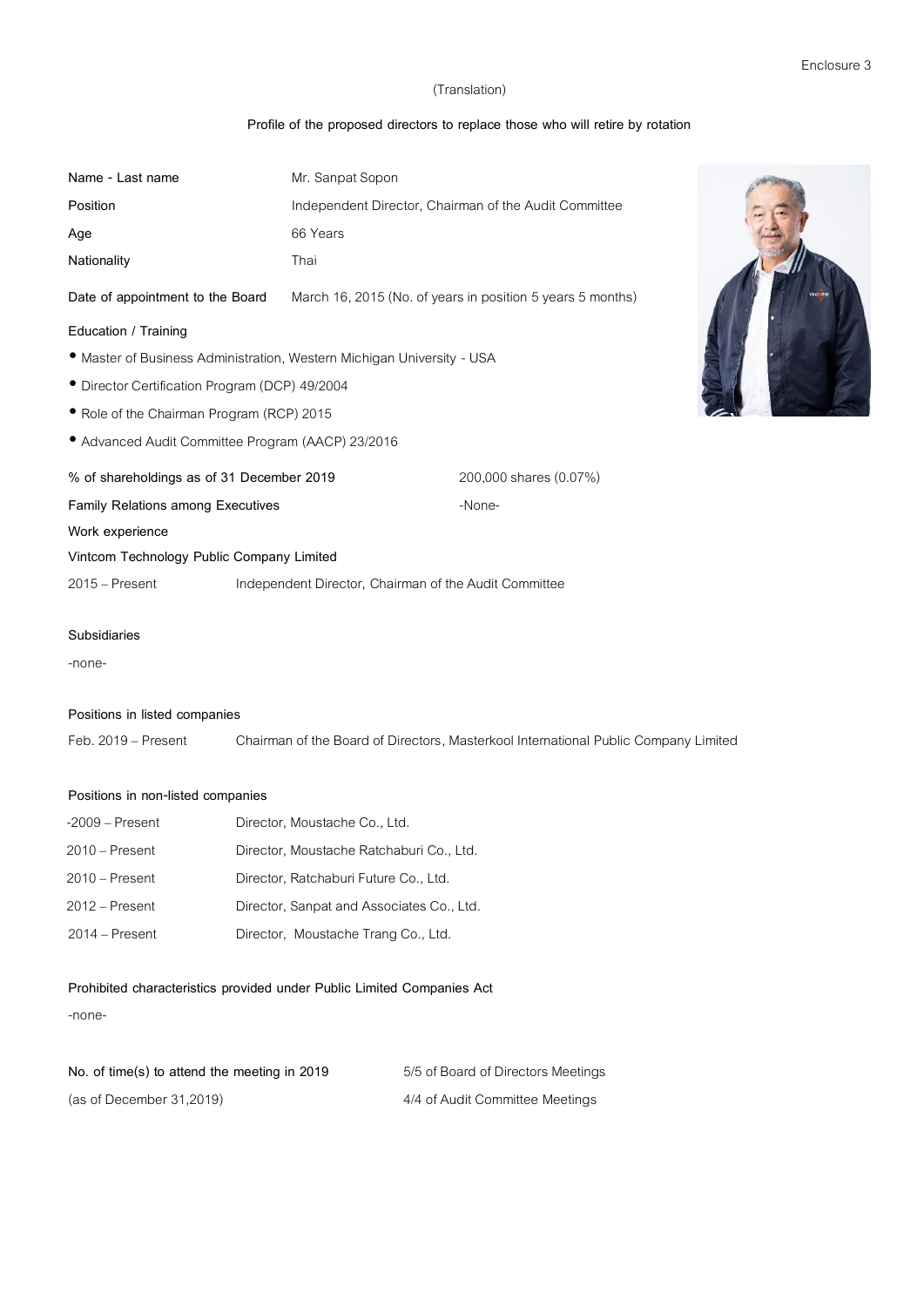# **Profile of the proposed directors to replace those who will retire by rotation**

| Name - Last name                                                    |                                       | Mr. Thanachart Numnonda                                                           |
|---------------------------------------------------------------------|---------------------------------------|-----------------------------------------------------------------------------------|
| Position                                                            |                                       | Independent Director, Audit Committee,                                            |
|                                                                     |                                       | Chairman of the Risk Management Committee,                                        |
|                                                                     |                                       | Member of the Nomination and Remuneration Committee                               |
| Age                                                                 | 54 Years                              |                                                                                   |
| Nationality                                                         | Thai                                  |                                                                                   |
| Date of appointment to the Board                                    |                                       | March 16, 2015 (No. of years in position 5 years 5 months)                        |
| Education / Training                                                |                                       |                                                                                   |
|                                                                     |                                       | • Ph.D. Electrical & Electronic Engineering, University of Auckland - New Zealand |
| • Driving Company Success with IT Governance (ITG) 4/2017           |                                       |                                                                                   |
| • Director Certification Program (DCP) 242/2017                     |                                       |                                                                                   |
| • Role of the Chairman Program (RCP) 41/2017                        |                                       |                                                                                   |
| • Advanced Audit Committee Program (AACP) 25/2017                   |                                       |                                                                                   |
| · Director Accreditation Program (DAP) 121/2015                     |                                       |                                                                                   |
| % of shareholdings as of 31 December 2019<br>100,000 shares (0.03%) |                                       |                                                                                   |
| <b>Family Relations among Executives</b>                            |                                       | -None-                                                                            |
| Work experience                                                     |                                       |                                                                                   |
| Vintcom Technology Public Company Limited                           |                                       |                                                                                   |
| $2015 -$ Present                                                    | Independent Director, Audit Committee |                                                                                   |
| Dec.2019 - Present                                                  |                                       | Chairman of the Risk Management Committee                                         |
| Dec.2019 - Present                                                  |                                       | Member of the Nomination and Remuneration Committee                               |
| Subsidiaries                                                        |                                       |                                                                                   |
| -none-                                                              |                                       |                                                                                   |
|                                                                     |                                       |                                                                                   |
| .                                                                   |                                       |                                                                                   |



#### **Positions in listed companies**

| 2015 – Present | Independent Director, Audit Committee, Humanica Public Company Limited           |
|----------------|----------------------------------------------------------------------------------|
| 2016 – Present | Chairman of the Board of Directors, Audit Committee Chairman, Siameast Solutions |
|                | <b>Public Company Limited</b>                                                    |
| 2019 – Present | Independent Director, Thanachart Capital Public Company Limited.                 |

### **Positions in non-listed companies**

| 2013 – Present | Authorized Director, IMC Outsourcing (Thailand) Co., Ltd. |
|----------------|-----------------------------------------------------------|
| 2013 – Present | Councilor Council, Ubon Ratchathani University            |
| 2019 – Present | Councilor Council, Khon Kaen University                   |